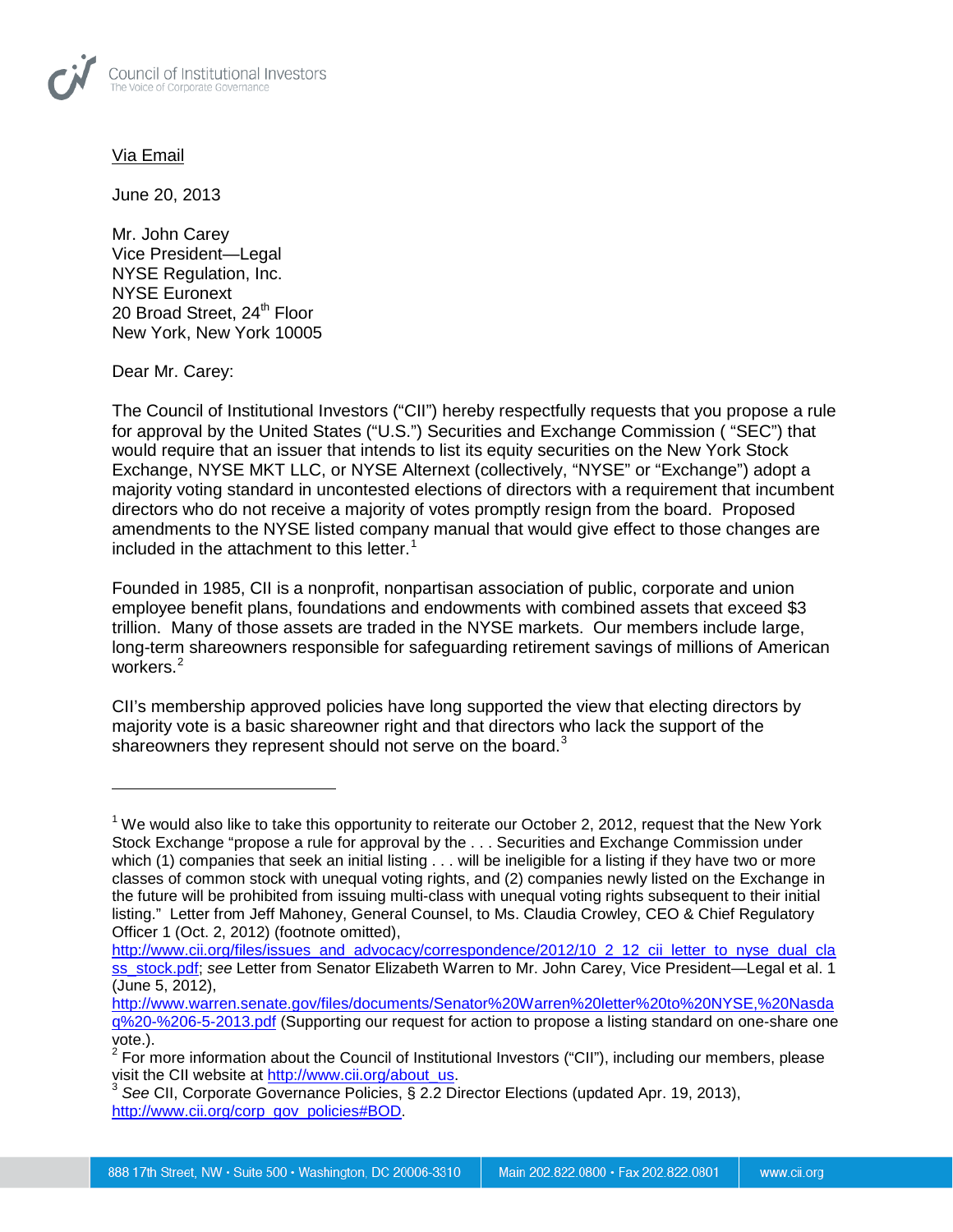June 20, 2013 Page 2 of 6

l

More specifically, our policy states:

Director Elections: Directors in uncontested elections should be elected by a majority of the votes cast. . . .

Directors who fail to receive the support of a majority of votes cast should step down from the board and not be reappointed. A modest transition period may be appropriate under certain circumstances, such as for directors keeping the company in compliance with legal or listing standards. But any director who does not receive the majority of votes cast should leave the board as soon as practicable.

Our policy is based on the widely accepted view by U.S. investors and the view of most major international markets, $4$  that majority voting in uncontested elections "ensures that shareowners' votes count and makes directors more accountable to shareowners."<sup>[5](#page-1-1)</sup> As one legal expert has explained:

> [T]he most significant benefit of . . . majority voting, may be its ability to indirectly impact corporate behavior. . . . Majority voting . . . ensur[es] that a withhold-the-vote campaign represents a credible threat of removal for directors. That threat should serve to indirectly pressure directors to undertake policies consistent with shareholders' interests.<sup>[6](#page-1-2)</sup>

<span id="page-1-2"></span><sup>6</sup> Lisa M. Fairfax, *The Future of Shareholder Democracy,* 84 Ind. L.J. 1259, 1295 (2009) (footnotes omitted), [http://www.repository.law.indiana.edu/cgi/viewcontent.cgi?article=1162&context=ilj&sei](http://www.repository.law.indiana.edu/cgi/viewcontent.cgi?article=1162&context=ilj&sei-redir=1&referer=http%3A%2F%2Fwww.bing.com%2Fsearch%3Fq%3DFuture%2Bof%2BShareholder%2BDemocracy%26form%3DDELCHP%26pc%3DMDDCJS%26pq%3Dfuture%2Bof%2Bshareholder%2Bdemocracy%26sc%3D0-13%26sp%3D-1%26qs%3Dn%26sk%3D%23search=%22Future%20Shareholder%20Democracy%22)[redir=1&referer=http%3A%2F%2Fwww.bing.com%2Fsearch%3Fq%3DFuture%2Bof%2BShareholder%2](http://www.repository.law.indiana.edu/cgi/viewcontent.cgi?article=1162&context=ilj&sei-redir=1&referer=http%3A%2F%2Fwww.bing.com%2Fsearch%3Fq%3DFuture%2Bof%2BShareholder%2BDemocracy%26form%3DDELCHP%26pc%3DMDDCJS%26pq%3Dfuture%2Bof%2Bshareholder%2Bdemocracy%26sc%3D0-13%26sp%3D-1%26qs%3Dn%26sk%3D%23search=%22Future%20Shareholder%20Democracy%22) [BDemocracy%26form%3DDELCHP%26pc%3DMDDCJS%26pq%3Dfuture%2Bof%2Bshareholder%2Bde](http://www.repository.law.indiana.edu/cgi/viewcontent.cgi?article=1162&context=ilj&sei-redir=1&referer=http%3A%2F%2Fwww.bing.com%2Fsearch%3Fq%3DFuture%2Bof%2BShareholder%2BDemocracy%26form%3DDELCHP%26pc%3DMDDCJS%26pq%3Dfuture%2Bof%2Bshareholder%2Bdemocracy%26sc%3D0-13%26sp%3D-1%26qs%3Dn%26sk%3D%23search=%22Future%20Shareholder%20Democracy%22) [mocracy%26sc%3D0-13%26sp%3D-](http://www.repository.law.indiana.edu/cgi/viewcontent.cgi?article=1162&context=ilj&sei-redir=1&referer=http%3A%2F%2Fwww.bing.com%2Fsearch%3Fq%3DFuture%2Bof%2BShareholder%2BDemocracy%26form%3DDELCHP%26pc%3DMDDCJS%26pq%3Dfuture%2Bof%2Bshareholder%2Bdemocracy%26sc%3D0-13%26sp%3D-1%26qs%3Dn%26sk%3D%23search=%22Future%20Shareholder%20Democracy%22)

[1%26qs%3Dn%26sk%3D#search=%22Future%20Shareholder%20Democracy%22.](http://www.repository.law.indiana.edu/cgi/viewcontent.cgi?article=1162&context=ilj&sei-redir=1&referer=http%3A%2F%2Fwww.bing.com%2Fsearch%3Fq%3DFuture%2Bof%2BShareholder%2BDemocracy%26form%3DDELCHP%26pc%3DMDDCJS%26pq%3Dfuture%2Bof%2Bshareholder%2Bdemocracy%26sc%3D0-13%26sp%3D-1%26qs%3Dn%26sk%3D%23search=%22Future%20Shareholder%20Democracy%22)

<span id="page-1-0"></span><sup>4</sup> *See* Amendments to Part IV of the TSX Company Manual 2-3 (proposed Sept. 2011), [http://www.osc.gov.on.ca/en/xxr-tse\\_20110909\\_rfc-amend-manual.htm](http://www.osc.gov.on.ca/en/xxr-tse_20110909_rfc-amend-manual.htm) (Noting that the United Kingdom, Australia, and Hong Kong all have majority voting); Lisa M. Fairfax, Shareholder Democracy, A Primer on Shareholder Activism and Participation 141 (2011) ("most other developed markets already have a majority vote standard for director elections").

<span id="page-1-1"></span><sup>&</sup>lt;sup>5</sup> See, e.g., Investors' Working Group, U.S. Financial Regulatory Reform: The Investors' Perspective 22 (July 2009), [http://www.cii.org/files/issues\\_and\\_advocacy/dodd-frank\\_act/07\\_01\\_09\\_iwg\\_report.pdf](http://www.cii.org/files/issues_and_advocacy/dodd-frank_act/07_01_09_iwg_report.pdf) (Recommending that "[i]n uncontested elections, directors should be elected by a majority of the votes cast.").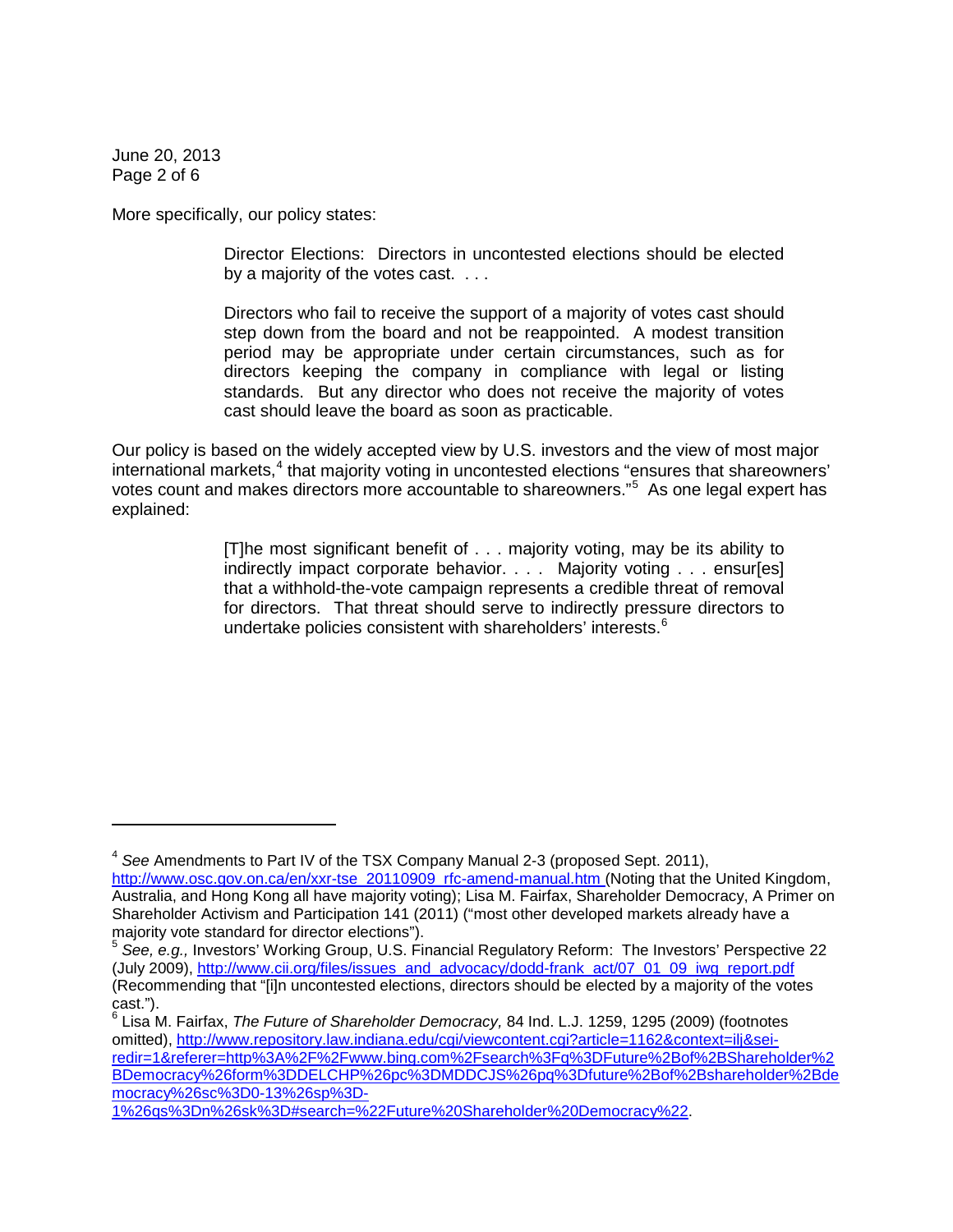June 20, 2013 Page 3 of 6

The U.S. Senate Committee on Banking, Housing, and Urban Affairs ("Committee") agrees.<sup>[7](#page-2-0)</sup> During the development of the Dodd-Frank Wall Street Reform and Consumer Protection Act the Committee concluded:

> The Committee believes that in the uncommon circumstance where a majority of shareholders voting in an uncontested election prefer that a nominee not serve on the board, it is fair and appropriate for their wishes to be honored.<sup>[8](#page-2-1)</sup>

We note that the basis for a majority voting policy is consistent with the stated goal of the NYSE listing standards to "enhance[] the accountability . . . of the Exchange's listed companies . . . [and] allow shareholders to more easily and efficiently monitor the performance of . . . directors .  $\cdot$  . . . [9](#page-2-2)

Recognition in the U.S. that majority voting in the uncontested election of directors is a basic shareowner right has grown significantly in recent years.<sup>[10](#page-2-3)</sup> More than 78 percent of S&P 500 companies have adopted a majority voting standard;<sup>[11](#page-2-4)</sup> in contrast to just 16 percent in 2006.<sup>[12](#page-2-5)</sup> In addition, from 2007 to 2012 the "proportion of small-cap companies with majority voting provisions in director elections has grown from 7% to 19% and the proportion of mid-cap companies has jumped dramatically from 18% to 52%."<sup>[13](#page-2-6)</sup>

 $\overline{\phantom{a}}$ 

<sup>&</sup>lt;sup>7</sup> S. Rep. to accompany S. 3217, at 118 (Mar. 22, 2010),

<span id="page-2-0"></span>[http://www.banking.senate.gov/public/\\_files/RAFSAPostedCommitteeReport.pdf.](http://www.banking.senate.gov/public/_files/RAFSAPostedCommitteeReport.pdf)<br><sup>[8](http://www.banking.senate.gov/public/_files/RAFSAPostedCommitteeReport.pdf)</sup> *Id.* We also note that the Toronto Stock Exchange recently concluded that "[m]ajority voting policies

<span id="page-2-1"></span>support good governance by providing a meaningful way for security holders to hold directors accountable and remove underperforming or unqualified directors." Amendments to Part IV of the TSX Company Manual at 3.

<span id="page-2-2"></span><sup>&</sup>lt;sup>9</sup> NYSE, New York Stock Exchange Corporate Accountability and Listing Standards Committee 1 (June 6, 2002), [http://www.nyse.com/pdfs/corp\\_govreport.pdf.](http://www.nyse.com/pdfs/corp_govreport.pdf)<br><sup>10</sup> See, e.g., Bruce Kistler, State of Play, A Snapshot of US Corporate Governance in 2012, ISS

<span id="page-2-3"></span>Corporate Services 12 (July 19, 2012) (on file with CII) ("the S&P 500 is the only index with more than one-half of its constituents using a majority voting standard"). 11 *Id.*

<span id="page-2-4"></span>

<span id="page-2-5"></span><sup>&</sup>lt;sup>12</sup> Claudia H. Allen, Study of Majority Voting in Director Elections, Neal, Geber & Eisenberg LLP 1 (last updated Nov. 12, 2007),<http://www.ngelaw.com/files/Uploads/Documents/majoritystudy111207.pdf> ("when this Study was initially published in February 2006, only 16% of the companies in the S&P 500 were known to have adopted a form of majority voting").

<span id="page-2-6"></span><sup>&</sup>lt;sup>13</sup> Ernst & Young, Governance Trends and Practices at US Companies: A review of Small-and Mid-sized Companies 10 (May 2013),

[http://www.ey.com/Publication/vwLUAssets/Governance\\_trends\\_practices\\_at\\_US\\_companies/\\$FILE/Gov](http://www.ey.com/Publication/vwLUAssets/Governance_trends_practices_at_US_companies/$FILE/Governance_trends_practices_at_US_companies.pdf) ernance trends practices at US companies.pdf.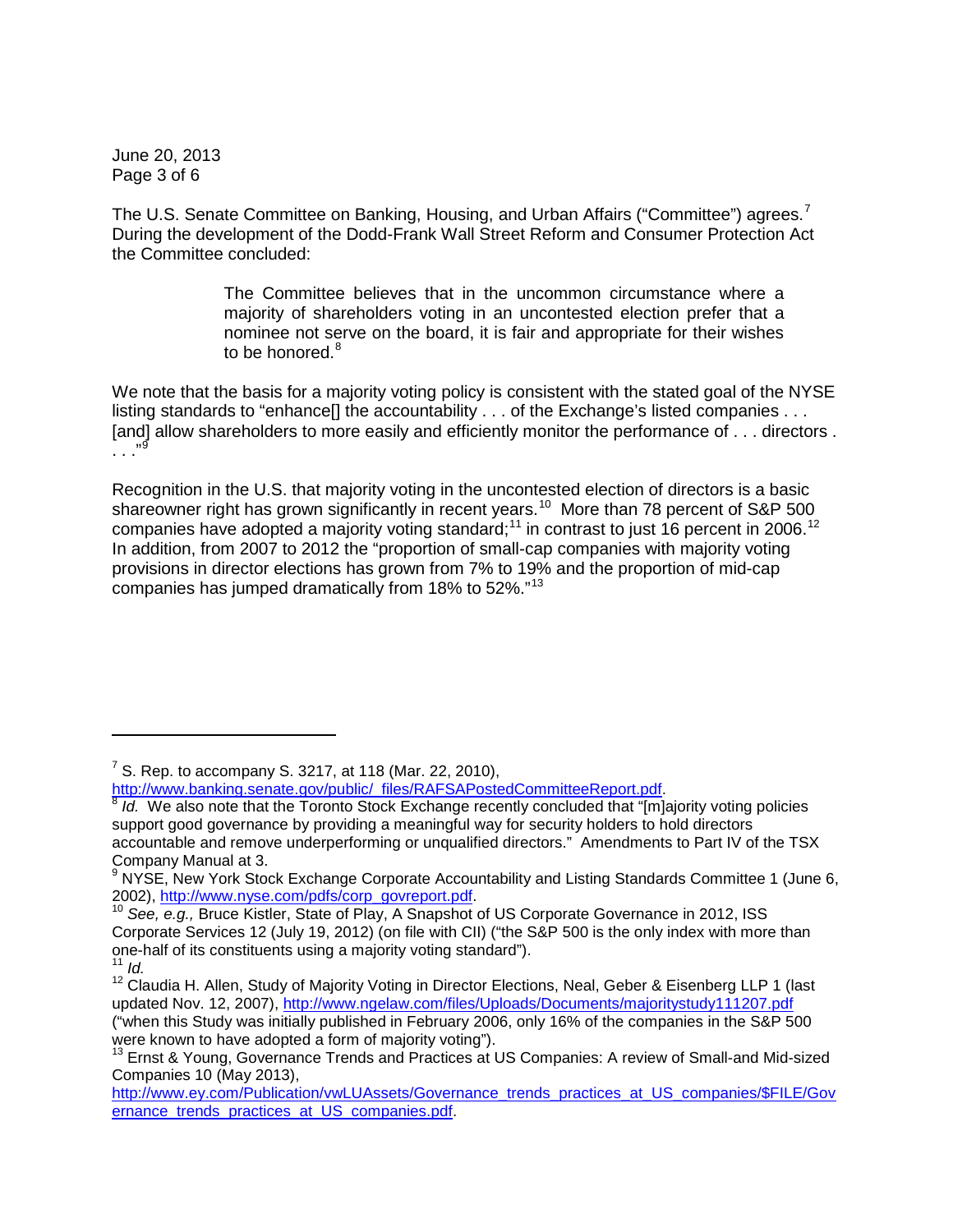June 20, 2013 Page 4 of 6

We also note that in the current proxy season support for shareowner resolutions to adopt majority voting has averaged more than 54 percent.<sup>[14](#page-3-0)</sup> In explaining the high success rate for recent majority voting proposals, Anne Sheehan, director of corporate governance at the California State Teacher' Retirement System, and current CII chair, stated:

> [The] 'success rate . . . indicates that companies recognize the importance of providing shareholders with a meaningful voice in the voting process." . . . "Today's economic challenges underscore the importance of board accountability. Holding directors to a reasonable election standard is a fundamental step in maintaining the integrity of a company's leadership and trust of its shareholders."[15](#page-3-1)

Unfortunately, directors in uncontested elections at most NYSE listed companies are elected by a plurality, rather than by a majority of votes cast.<sup>16</sup> As a result, those companies continue to follow the antiquated, or as some have described "truly bizarre," plurality voting process,  $17$ whereby a director nominee is elected or reelected "so long as she receives any votes in her favor, even if ninety percent or more of the shareholders vote against her."<sup>18</sup>

As the Investors' Working Group observed in their seminal report on U.S. financial regulatory reform, "[p]lurality voting in uncontested elections results in 'rubber stamp' elections."<sup>[19](#page-3-5)</sup> Rubber stamp elections pose no genuine threat of removal, and thus votes cast under the plurality voting system are unlikely to shape director behavior in favor of long-term shareowners.<sup>20</sup>

<span id="page-3-3"></span><sup>17</sup> Alyce Lomax, Public Companies' Public Enemies, AOL Inc. 1 (July 27, 2012), <http://www.dailyfinance.com/2012/07/27/public-companies-public-enemies/> ("Majority voting could be called a 'bizarre governance thing,' but the truth is, many companies for years rejected calls for majority voting, instead opting for a voting policy that is truly bizarre: plurality voting, *where a director can be elected with a single vote."*).<br><sup>18</sup> Shareholder Democracy at 85.

l

<span id="page-3-0"></span><sup>&</sup>lt;sup>14</sup> Institutional Shareholder Services, Voting Results Database (last visited June 13, 2013) (on file with CII).

<span id="page-3-1"></span><sup>&</sup>lt;sup>15</sup> News Release, CalSTRS 2012 Proxy Season Successful in Advancing Majority Vote 1 (Aug. 3, 2012), [http://www.calstrs.com/news-release/calstrs-2012-proxy-season-successful-advancing-majority-voting.](http://www.calstrs.com/news-release/calstrs-2012-proxy-season-successful-advancing-majority-voting) [16](http://www.calstrs.com/news-release/calstrs-2012-proxy-season-successful-advancing-majority-voting) *See, e.g.,* Ernst & Young at 10 (indicating that only 33 percent of the Russell 3000 Index has adopted

<span id="page-3-2"></span>majority voting provisions).

<span id="page-3-5"></span><span id="page-3-4"></span><sup>&</sup>lt;sup>19</sup> Investors' Working Group at 22.

<span id="page-3-6"></span><sup>20</sup> *See, e.g.,* 84 Ind. L.J. at 1259.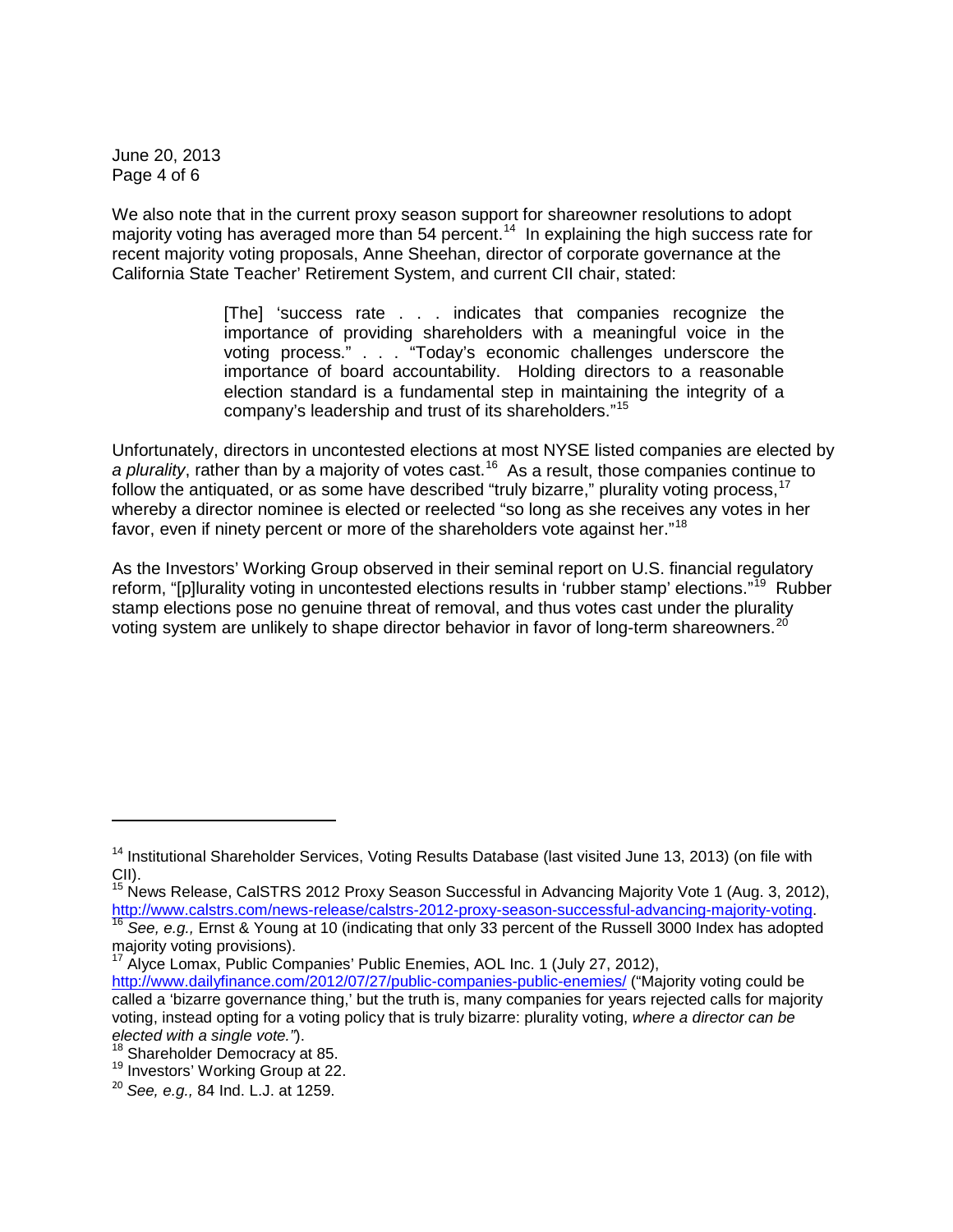June 20, 2013 Page 5 of 6

l

Even more disturbing, for those minority of listed companies that have adopted a majority voting standard, the evidence indicates that—"only half of directors" —ultimately step down from the board after failing to obtain a majority of the "For" votes.<sup>[21](#page-4-0)</sup> The evidence also indicates that these aptly named "zombie directors" are rarely, if ever, retained for what many investors and other market participants might consider legitimate reasons—such as to maintain compliance with securities regulations, avoid a violation of a contractual provision, or avoid a violation of state law or of a provision of the company's governing documents. $^{22}$  $^{22}$  $^{22}$ 

One recent example is the NYSE listed company Commonwealth REIT ("REIT").<sup>[23](#page-4-2)</sup> At REIT's annual meeting held on May 14, 2013, *approximately 78 percent of the shareowners voted "Against" board member Joseph L. Morea*. [24](#page-4-3) Despite the overwhelming shareowner opposition to Mr. Morea, REIT's Form 8-K describes what happened immediately following the election:

> [O]n May 14, 2013, Mr. Morea resigned from the Board of Trustees. The Board of Trustees determined that Mr. Morea's continued service would be in the Company's best interest and the Board of Trustees requested that Mr. Morea accept appointment to the vacancy created by his resignation. Mr. Morea subsequently accepted appointment . . . . Mr. Morea will serve as a member of the Company's Audit Committee, Compensation Committee and Nominating and Governance Committee.<sup>[25](#page-4-4)</sup>

<span id="page-4-2"></span>

<span id="page-4-0"></span><sup>&</sup>lt;sup>21</sup> IRRC Institute & GMI Ratings, The Election of Corporate Directors: What Happens When Shareowners Withhold a Majority of Votes from Director Nominees? 2 (Aug. 2012),

<http://www.irrcinstitute.org/pdf/Final%20Election%20of%20Directors%20GMI%20Aug%202012.pdf> ("Only 8% of the directors who received majority withhold votes at companies with plurality plus resignation standards stepped down shortly after the annual meeting, and only half of directors at companies with majority standards did so."). CII staff's own research utilizing Institutional Shareholder Services Voting Results Database found that of the uncontested directors (both at plurality and majority voting companies) who failed to receive majority support during the three-year period from 2010 to 2012 at a Russell 3000 Index company, 74 percent continued to occupy their board seat as of June 14, 2013.<br><sup>22</sup> See IRRC Institute & GMI Ratings at 7-12 (None of the company disclosures from 2010-2012 identified

<span id="page-4-1"></span>in the study describe a circumstance when failed directors were retained by the board to maintain compliance with securities regulations, avoid a violation of a contractual provision, or avoid a violation of state law or of a provision of a company's governing documents.).<br><sup>23</sup> Commonwealth REIT, Form 8-K Item 5.02 & 5.07 (May 14, 2013),

[http://www.sec.gov/Archives/edgar/data/803649/000110465913042913/a13-7724\\_288k.htm.](http://www.sec.gov/Archives/edgar/data/803649/000110465913042913/a13-7724_288k.htm)<br><sup>[24](http://www.sec.gov/Archives/edgar/data/803649/000110465913042913/a13-7724_288k.htm)</sup> *Id.* at Item 5.07 ("Mr. Morea received the following votes: For – 11,956,566; Against – 42,925,606 . . .

<span id="page-4-3"></span><sup>.&</sup>quot;).

<span id="page-4-4"></span><sup>&</sup>lt;sup>25</sup> Id. at Item 5.02. We also note that at the NYSE listed company Nabors Industries Ltd., which has a plurality voting standard coupled with a director's resignation policy, two directors resigned after failing to receive an affirmative vote of a majority of the shares cast at this year's annual meeting. The board, however, refused to accept the resignations stating that it would not be in the "best interests" of the company—an action that disappointed many long-term shareowners and other market participants. *See, e.g.,* Paul Hodgson, Nabors' Governance Disaster Continues, Forbes 1-2 (June 10, 2013), [http://www.forbes.com/sites/paulhodgson/2013/06/10/nabors-governance-disaster-continues/.](http://www.forbes.com/sites/paulhodgson/2013/06/10/nabors-governance-disaster-continues/)